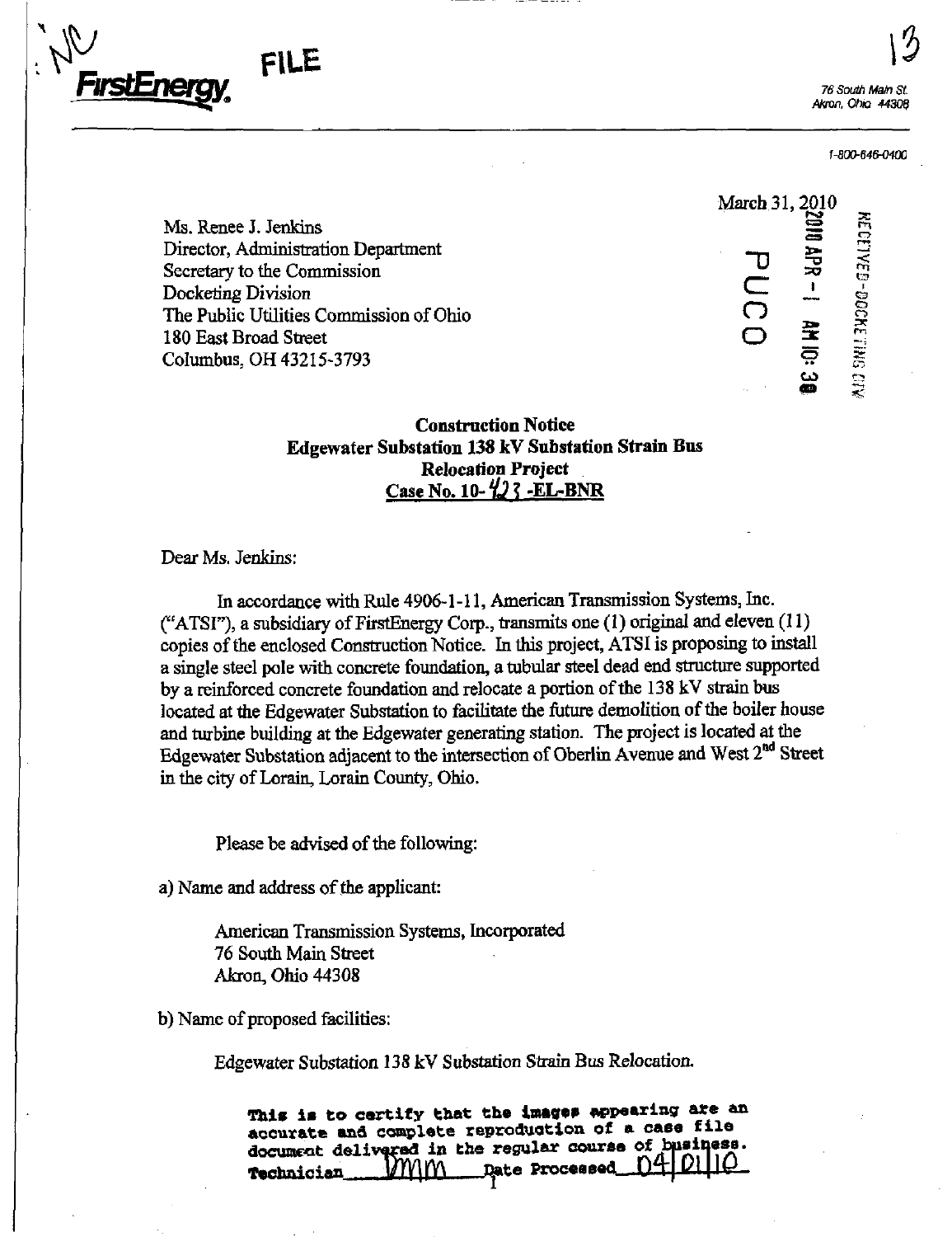Ms. Renee J. Jenkins/Docketing March 31, 2010

c) Location of proposed facilities:

The project is located at the Edgewater Substation in the city of Lorain, Lorain County, Ohio.

d) Description of proposed facilities:

ATSI is proposing to install a single steel pole with concrete foundation, a tubular steel dead end structure supported by a reinforced concrete foundation and relocate a portion of the 138 kV substation strain bus at the Edgewater Substation.

e) Applicant's representative:

Scott Humphrys, Associate Distribution Specialist Energy Delivery Transmission and Substation Design FirstEnergy Service Company 76 South Main Street Akron, OH 44308-1890

After docketing this filing, please return one time-stamped copy of the Construction Notice for our records to us in the enclosed envelope. We have provided a copy of this Construction Notice by certified mail, with return receipt requested, to officials of the political subdivisions inunediately affected by the proposed project as listed in the attached Exhibit 1. Copies of the transmittal letters addressed to the local govermnent representatives of the city of Lorain, and to Lorain County are enclosed for your file.

Should the Ohio Power Siting Board desire further information or discussion of this submittal, please contact me at (330) 384-2526.

Sincerely,

Scott Humphrys Associate Distribution Specialist Energy Delivery Transmission and Substation Design FirstEnergy Service Company

**Attachments**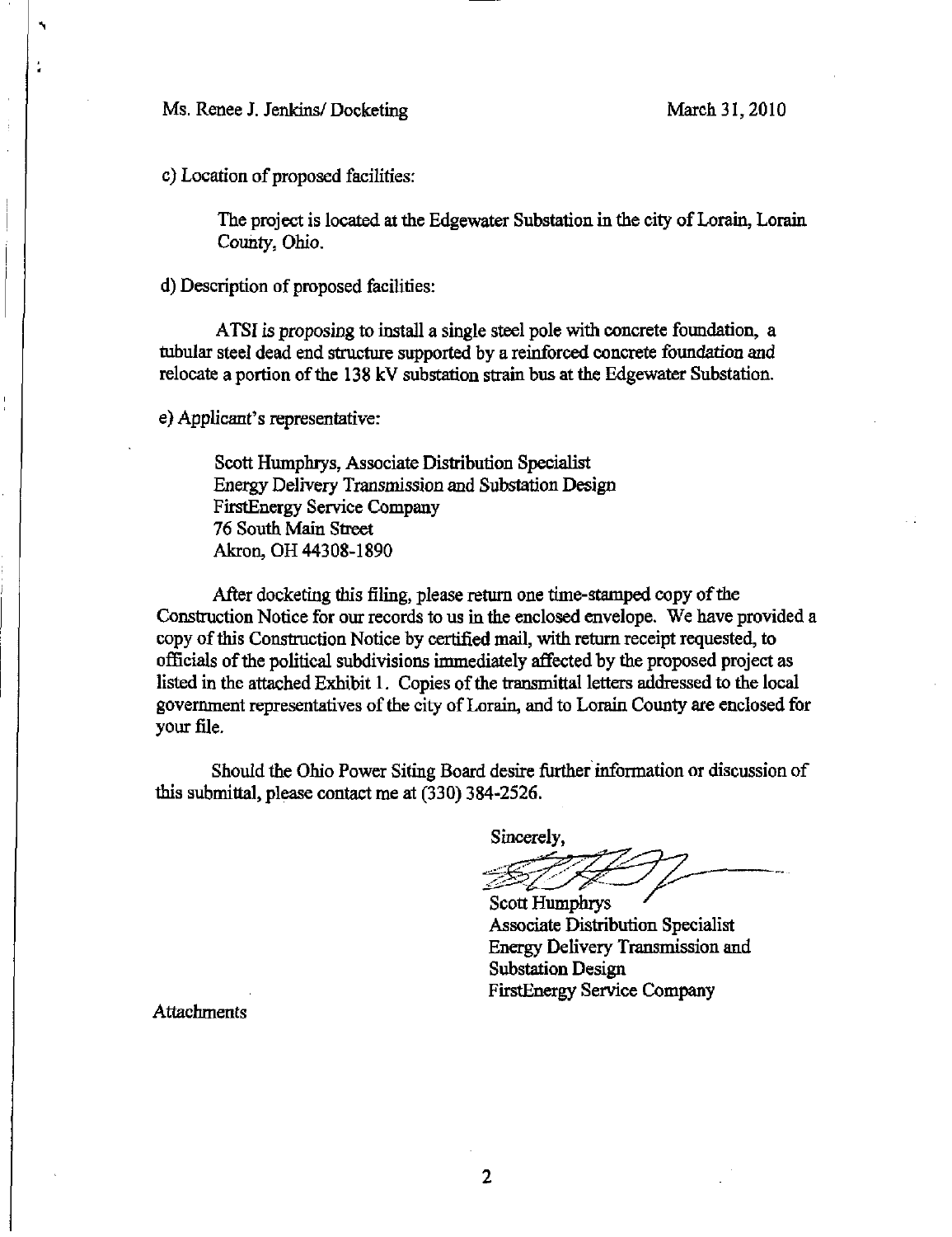# AMERICAN TRANSMISSION SYSTEMS, INCORPORATED A SUBSIDIARY OF FIRSTENERGY CORP.

## CONSTRUCTION NOTICE

# EDGEWATER SUBSTATION 138 kV SUBSTATION STRAIN BUS RELOCATION PROJECT

OPSB CASE NO.  $10-\frac{1}{2}$  $\rightarrow$  -EL-BNR

March 31,2010

American Transmission Systems, Incorporated 76 South Main Street Akron, Ohio 44308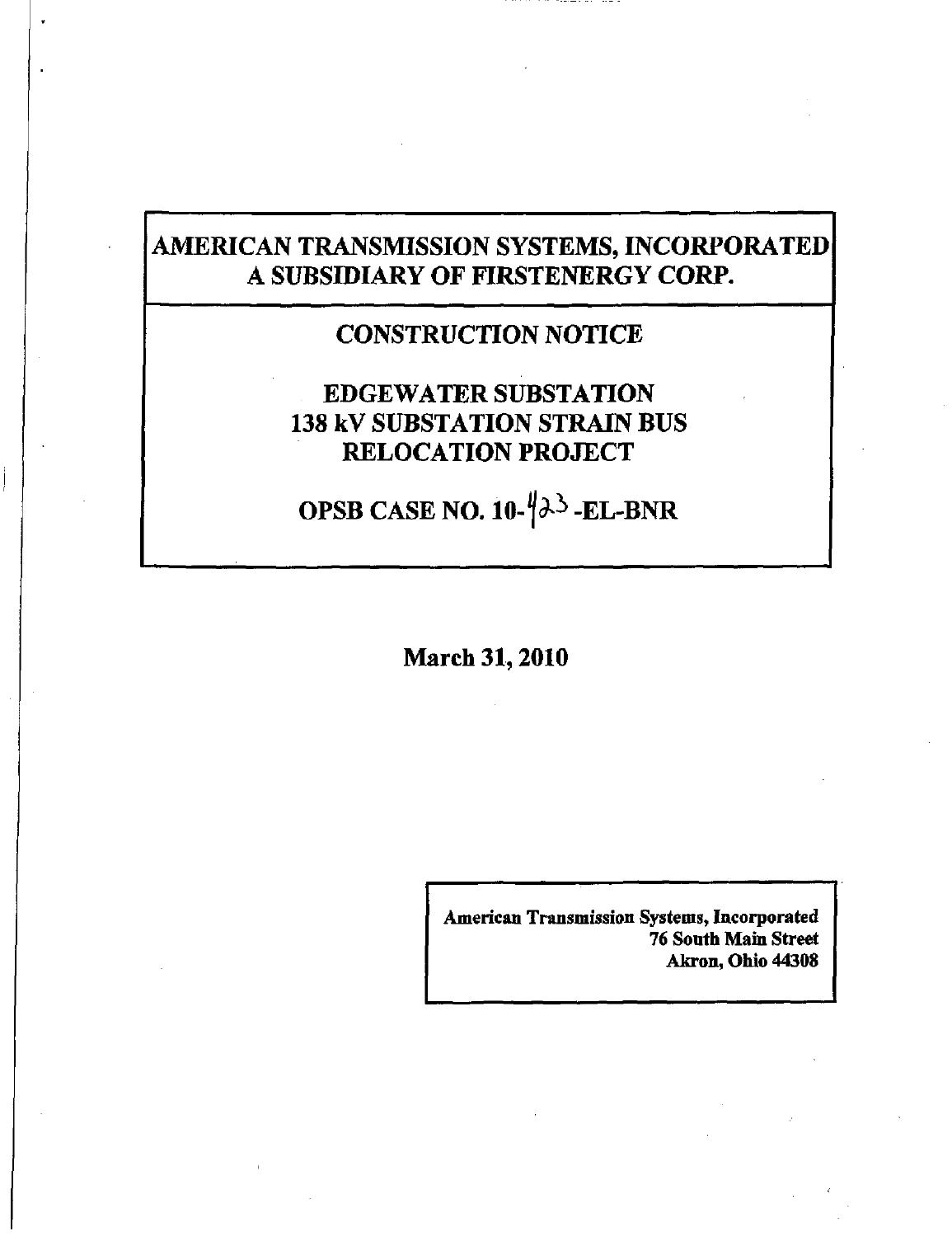## CONSTRUCTION NOTICE EDGEWATER SUBSTATION 138 kV SUBSTATION STRAIN BUS RELOCATION PROJECT

The following information is being provided in accordance with the procedures delineated in Ohio Administrative Code Section 4906-11-02: Construction Notice Requirements of the Rules and Regulations of the Ohio Power Siting Board.

#### 4906-11-02 (B): Need Statement

## $4906 - 11 - 02$  (A) (1) a: Name of the Project

Name of Project: Edgewater Substation 138 kV Substation Strain Bus Relocation Project

#### 4906-11-02 (B) (2) a: Brief Description of Project

In the Edgewater Substation 138 kV Substation Strain Bus Relocation Project, American Transmission Systems, Incorporated (ATSI), a FirstEnergy Corp. subsidiary, is proposing to install a steel pole with concrete foundation, a new substation dead end structure and relocate a portion of the Edgewater Substation's 138 kV substation strain bus. The Project is located adjacent to the intersection of Oberlin Avenue and West  $2<sup>nd</sup>$  Street in the City of Lorain in Lorain County, Ohio. The general location of the Project is shown in Exhibit No. 1, which is a partial copy of the United States Geologic Survey, Lorain County, Ohio Quad, Map ID 41082-D2. The general layout of the Project is shown in Exhibit No. 2.

The existing Edgewater Substation consists of a 69 kV yard and a 138 kV yard that are located in separately fenced in areas. The existing 138 kV strain bus extends as three (3) 795 ACSR 26/7 overhead conductors, from the 138 kV yard to a support structure located on top of the boiler house and turbine building at the Edgewater generating station, and then to the 69 kV yard. In order to facilitate the future demolition of the boiler house and turbine building at the Edgewater generating station, it is necessary to relocate the 138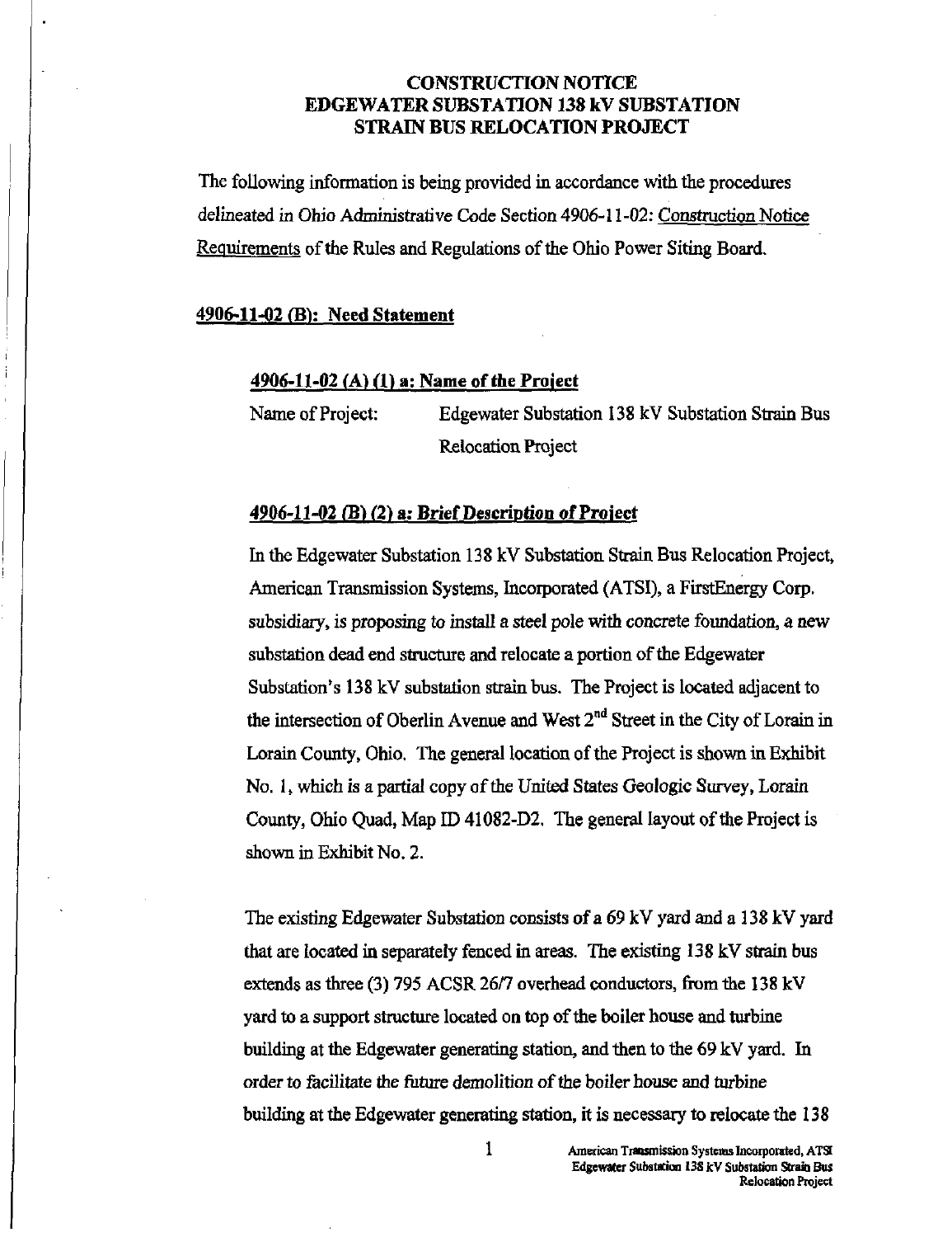kV substation strain bus and abandon the structure located on the top of the boiler house and turbine building. As proposed in this Project, the 138 kV strain bus will be relocated by mstalling a new steel pole, shown in Exhibit 3, in the 138 kV substation yard and a new tubular steel substation dead end structure, shown in Exhibit 4, supported on reinforced concrete foundations in the 69 kV yard and relocating the conductors of the 138 kV strain bus to these structures.

This Construction Notice covers the entire scope of relocating the substation strain bus and associated structures, but does not cover installation of additional equipment within the fence line of the Edgewater substation.

## 4906-11-02 (E) (2) b: Why the Project Meets the Requirements for a Construction Notice

Although the relocated 138 kV substation strain bus is part of the Edgewater Substation facilities, because it is similar in appearance to an overhead electric transmission Ime, its installation is being submitted for the Ohio Power Siting Board's review and approval as a 138 kV transmission line.

The project meets the requirements for a Construction Notice because the project is within the types of project defined by Item (1) (d) of the Application Requirement Matrix for Electric Power Transmission Lines in Appendix A of 4906-1-01 of the Ohio Administrative Code. Which states:

(1) Rerouting or extension or new construction of single or multiple circuit electric power transmission line(s) as follows: (d) Line(s) one hundred twenty-five  $kV$  and above, but less than three hundred kV, and not greater than 0,2 miles in length.

The proposed project involves installing a single steel pole with concrete foundation and a tubular steel dead end structure supported on reinforced

2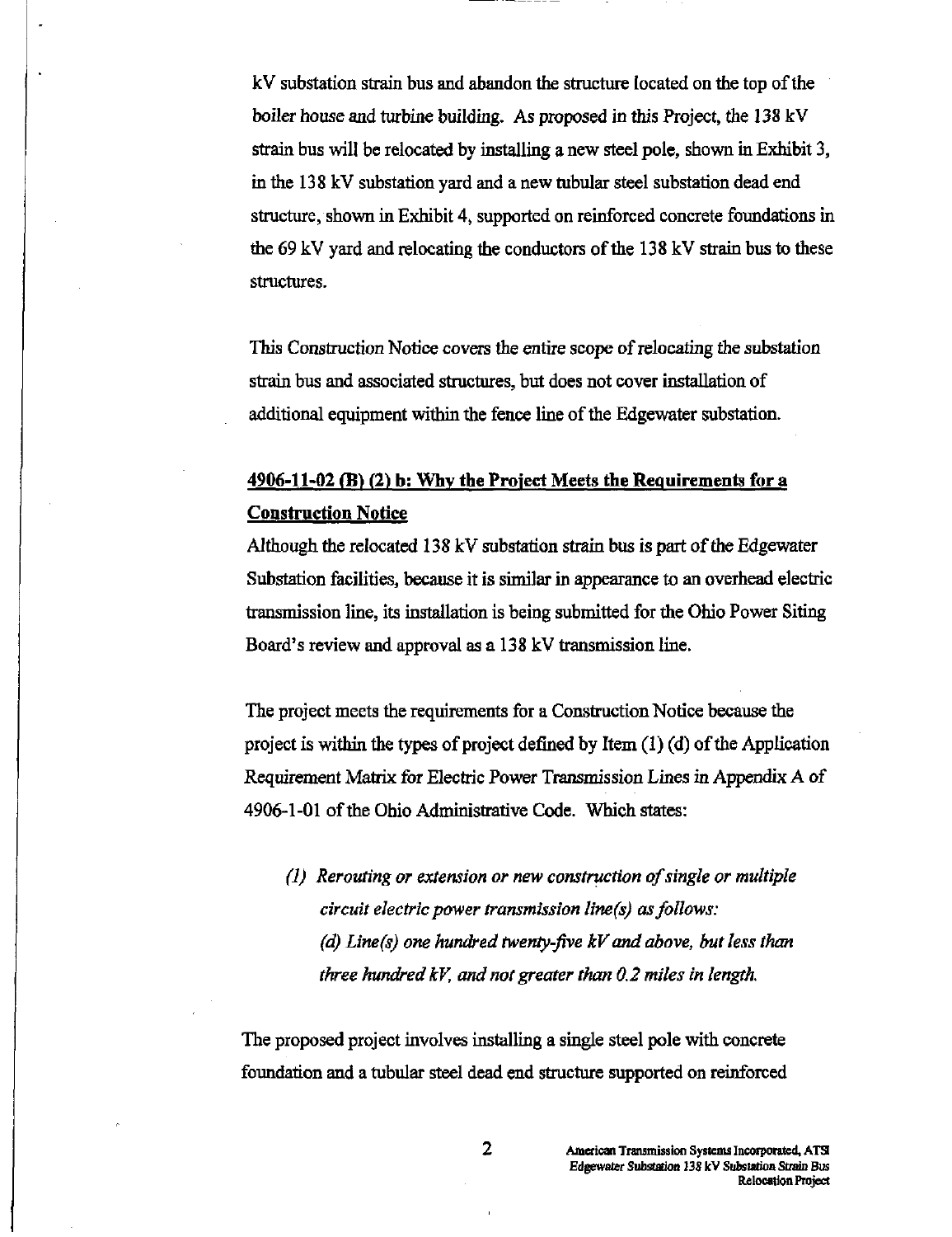concrete foundations and relocating a approximately 160 feet (0.03 miles) of the Edgewater Substation 138 kV substation strain bus.

#### 4906-11-02 (B) (3): Need for the Project

The proposed Project is needed to facilitate the future demolition of the boiler house and turbine building at the Edgewater generating station.

#### 4906-11-02 (E) (4): Construction Schedule

Construction on the project is expected to begin as early as May 17, 2010. The project is expected to be completed by December 31,2010.

#### 4906-11-02 fB) (5): Estimated Costs

The following is the estimated capital cost for the Project: Estimated Cost: \$250,000

#### $4906-11-02$  (B) (6): Operating Characteristics

The addition of the single pole and relocation of the substation strain bus will not affect the operating characteristics of the strain bus.

#### $4906-11-02$  (B) (7): Area Map

Exhibit 1 depicts the general location of the Project site. This exhibit provides a partial copy of the United States Geologic Survey, Lorain County Ohio Quad Map ID 41082-D2. To locate and view the Project site from Columbus, Ohio, travel north on 1-71 for approximately 124 miles and take exit 233 for 1-80 toward Youngstown/Toledo. Keep right at the fork to continue toward 1-80 W and merge onto 1-80 W and proceed approximately 16.1 miles. Take exit 145 to merge onto Lorain Boulevard/OH-57 N toward Lorain and continue to follow OH-57 N for approximately 4.4 miles. Turn left at  $E 28<sup>th</sup>$  Street and go 2.3 miles. Turn right at Broadway and go 2.0 miles. Continue onto W  $1<sup>st</sup>$ Street/Oberlin Avenue and the Project area will be on the west side of the street in approximately 0.3 miles.

3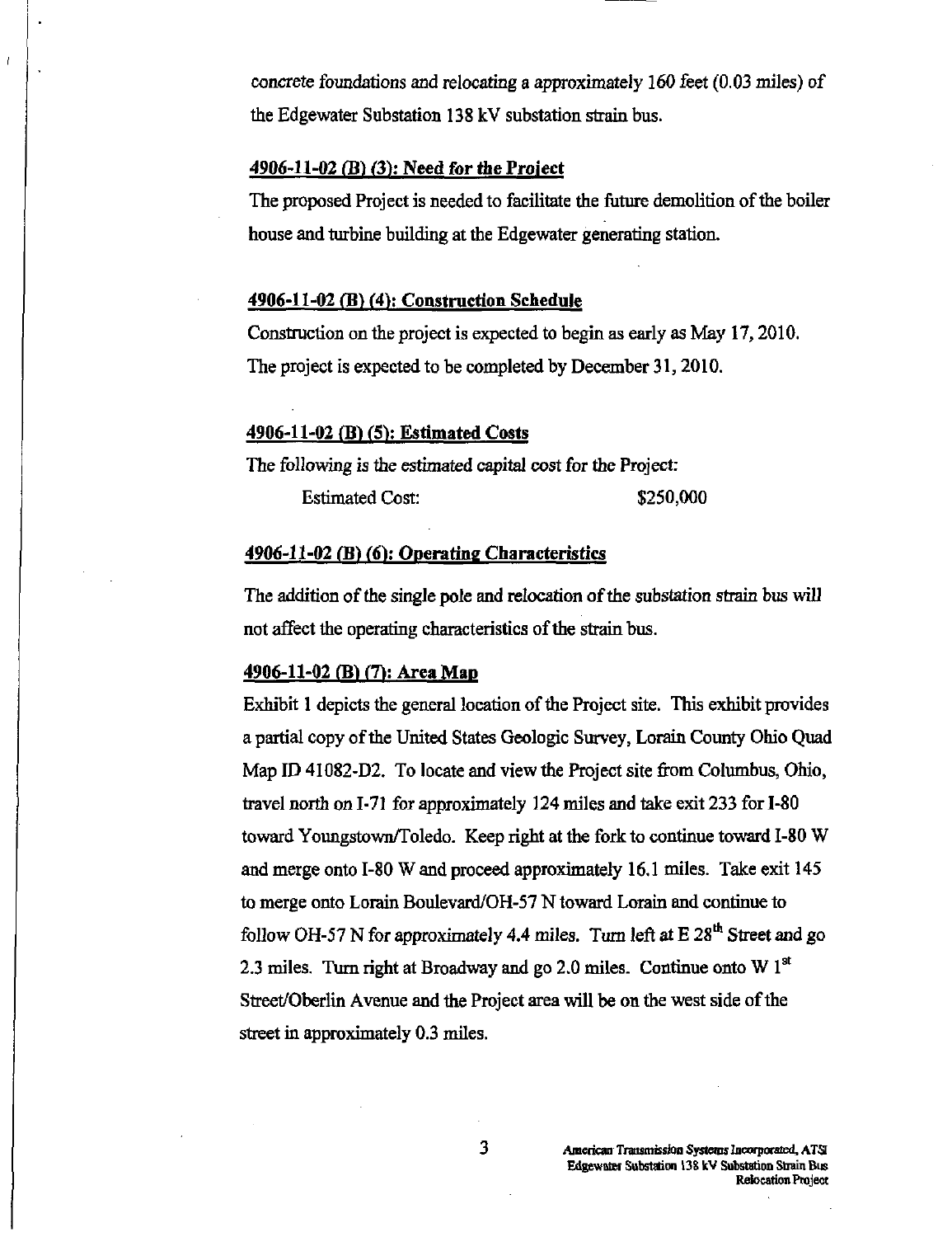#### 4906-11-02 (B) (8): Property List

ATSI's existing Edgewater substation is located on property owned by Ohio Edison Company (Ohio Edison). The need for an easement from Ohio Edison to ATSI for the location of the relocated 138 kV strain bus is being evaluated. Obtaining of the easement, if necessary, is not expected to be a significant factor in installing the Project as ATSI and The Ohio Edison Company are both FirstEnergy Corp. subsidiaries.

#### 4906-11-01 (C); Documentation of Construction Notice Transmittal

This Construction Notice is being provided concurrently to:

## **Lorain County**

The Honorable Betty C. Blair Lorain County Commissioner 226 Middle Avenue Elyria, OH 44035

The Honorable Ted Kalo Lorain County Commissioner 226 Middle Avenue Elyria, OH 44035

The Honorable Lori A. Kokoski Lorain County Commissioner 226 Middle Avenue Elyria, OH 44035

#### City of Lorain

The Honorable Tony Krasienko Mayor, City of Lorain 200 West Erie Avenue Lorain, OH 44052

The Honorable Joel Arrendondo Council President, City of Lorain 200 West Erie Avenue Lorain, OH 44052

Mr. James R. Cordes Lorain County Administrator 226 Middle Avenue Elyria, OH 44035

Mr. Kenneth P. Carney, P.E., P.S. Lorain County Engineer 274 Hadaway St. Elyria, OH 44035

Mr. William Dobis Planning/Zoning Officer City of Lorain Planning Commission 200 West Erie Avenue Lorain, OH 44052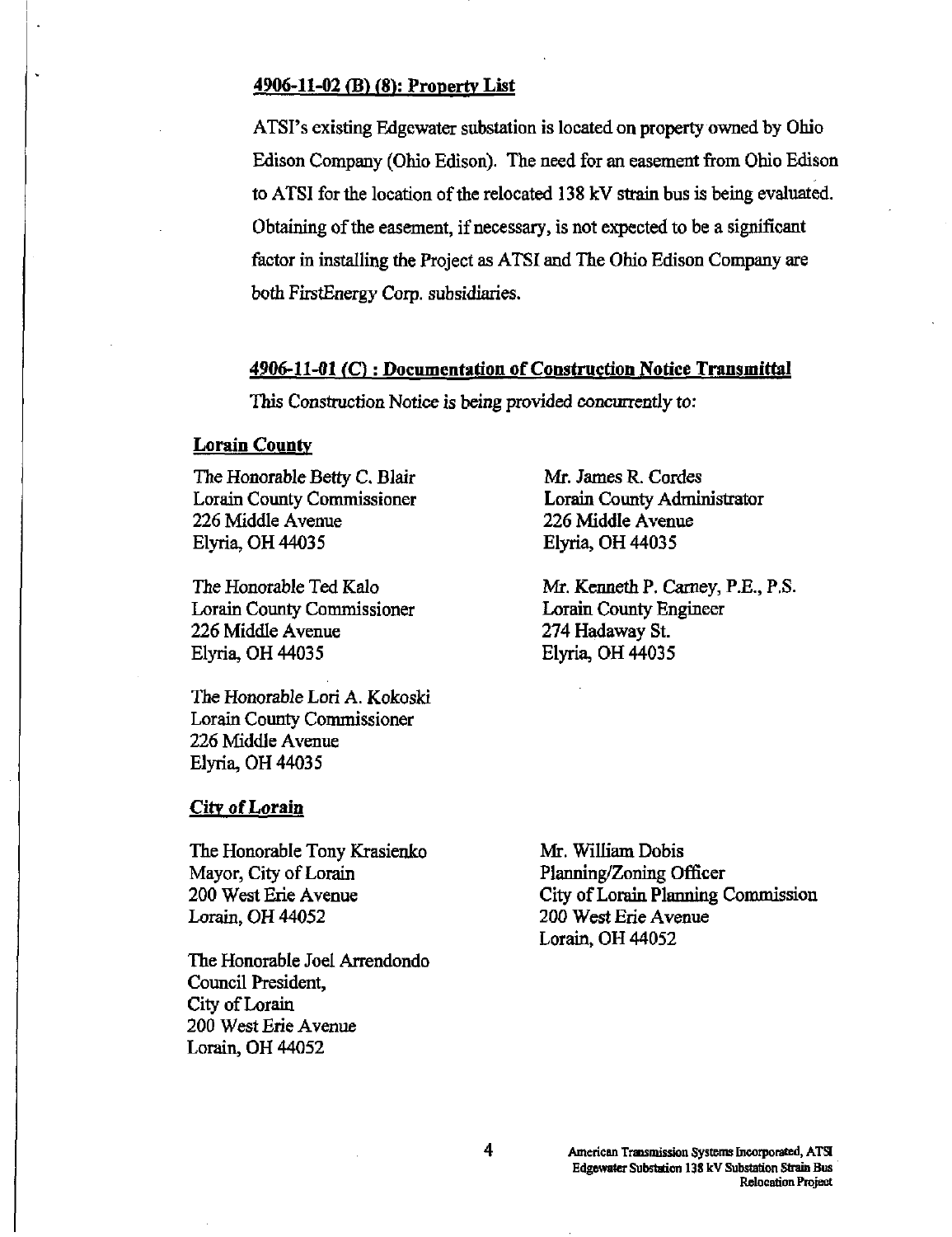Mr. James Reagan Ms. Nancy Greer<br>
Lorain City Department of Council Clerk, Lorain City Department of<br>Engineering Engineering City of Lorain<br>
200 West Erie Avenue 200 West Erie . 200 West Erie Avenue 200 West Erie Avenue<br>
Lorain, OH 4405<br>
200 West Erie Avenue 200 West Erie Avenue

Lorain, OH 44052

Copies of the transmittal letters to these officials have been included with the transmittal letter submitting this Construction Notice to the Ohio Power Siting Board.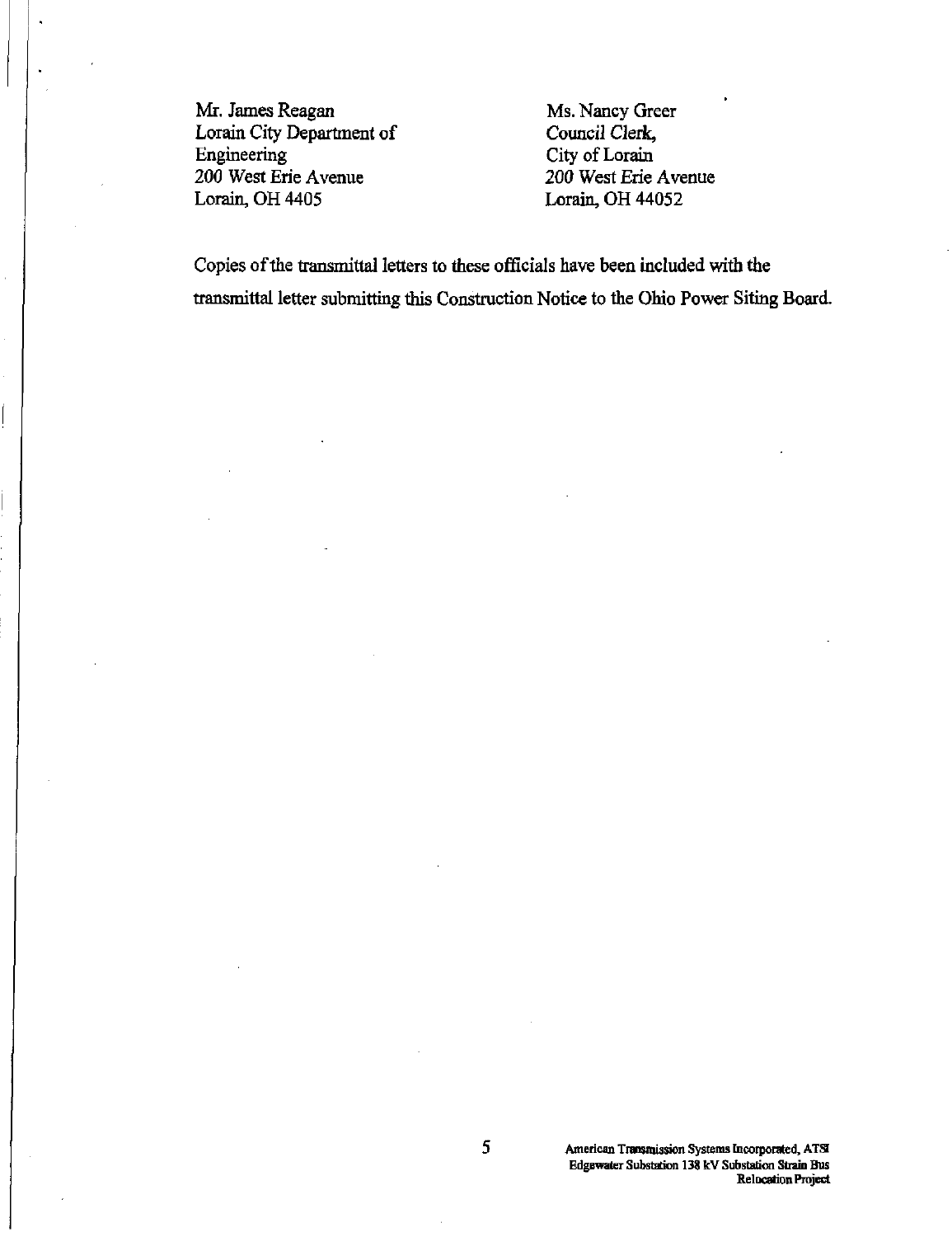

www.delorme.com

 $1^{\circ} = 2,000,0$  ft Data Zoom 13-0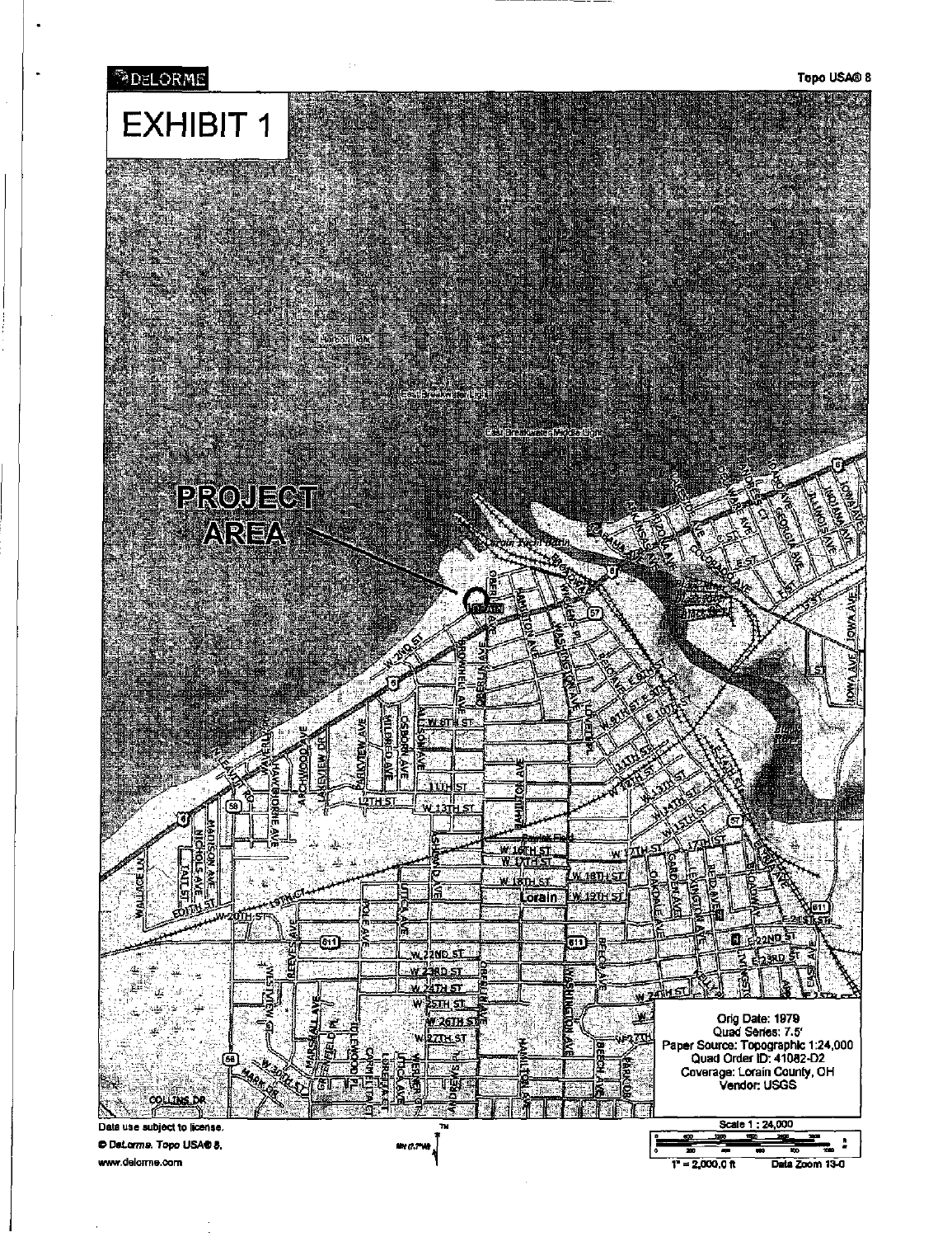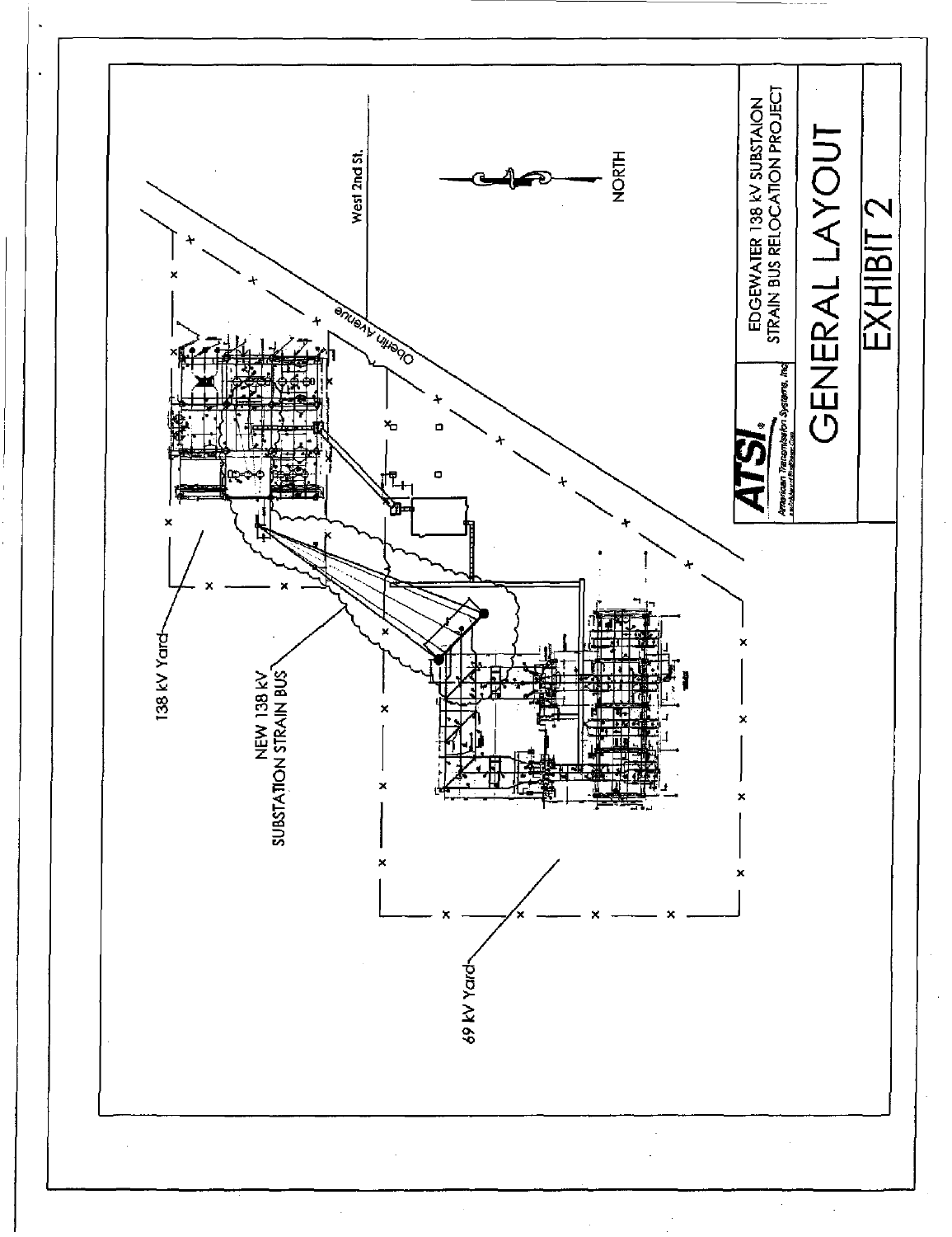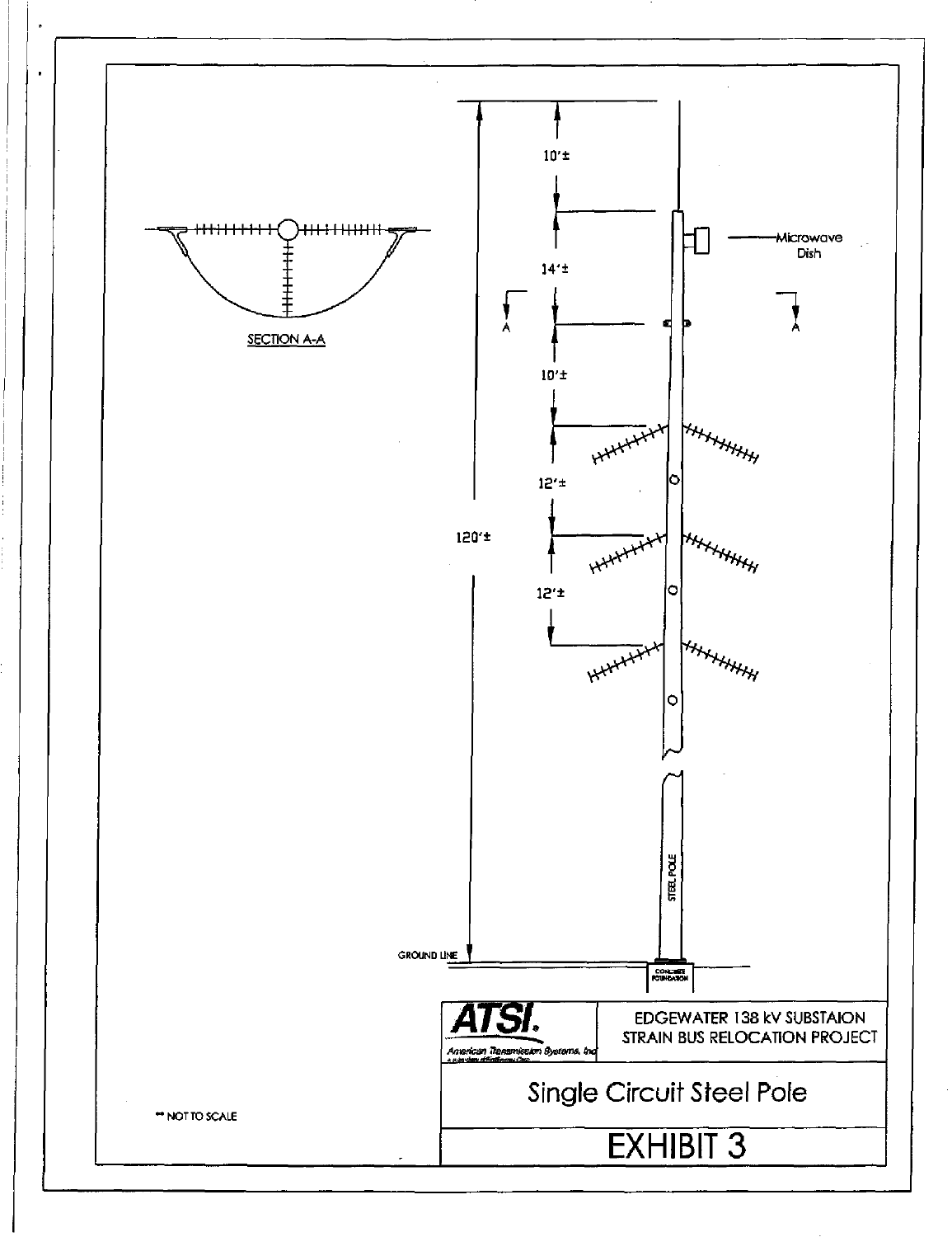